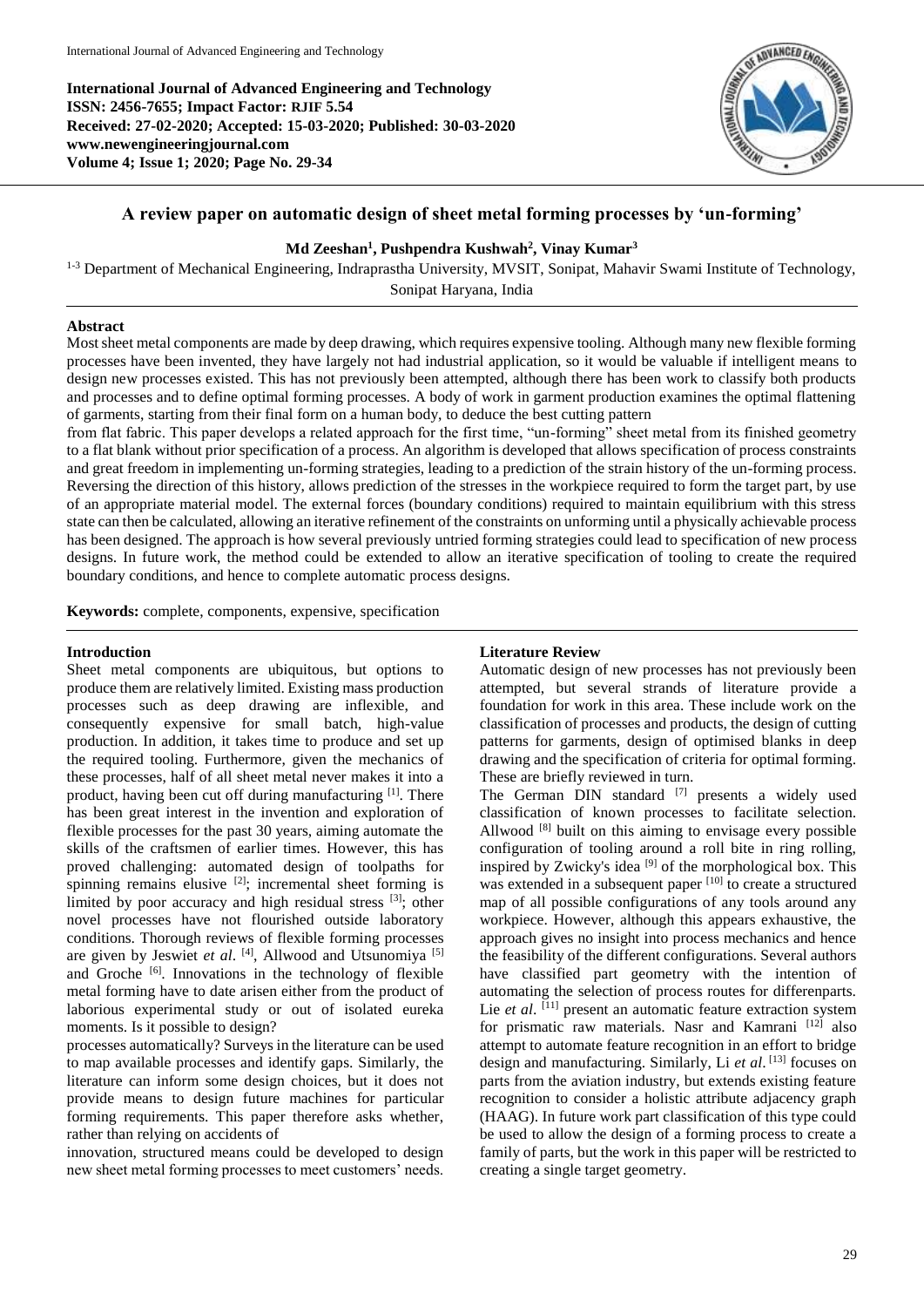Modelling the manufacturing process in reverse has created widespread interest in academic literature related to the garment industry, where complex final surfaces are defined by the body shape for which the garment is designed. Starting from this final target shape, the challenge for garment manufacturing is to

design the cutting patterns leading to minimum waste of material and easy garment assembly. Several attempts have been made to develop algorithms which "un-form" the final garment into several flat components, using the locations of highest strain to optimise the pattern of cuts in the initial sheets of fabric. Early examples of these approaches are reviewed by McCarteney *et al.* <sup>[14]</sup>, and more recently in Wang *et al.* <sup>[15]</sup>. A simplified mass-spring system is commonly used to model the 3D surface, with a subsequent optimisation that minimises the elastic energy, distances between nodes or the change in local area. This approach is similar to the challenge addressed in this paper, but differs in two key respects:the model of fabric deformation assumes elastic behaviour, where sheet forming must be plastic; the final garment is assembled from several components, where the ambition of this paper is to design the process for forming a single component. A body of work related to this problem in the garment industry, the parameterisation of 3D surfaces to a 2D plane is a distinct field of research in applied mathematics with applications in cartography and computer graphics among others. Although this multi-disciplinary interest in parameterisation has led to a large number of

computational tools, most of them are not concerned with material bodies, hence do not produce physically realistic "flattenings" as shown by Hinds [16]. Azariadis and Aspragathos<sup>[17]</sup> and later Azariadis *et al*. <sup>[18]</sup>, present some of the early ideas in computational parameterisation for 3D surfaces. They discretised the surface and flattened individual elements, allowing gaps to form between them, while later bridging those gaps using a geometric objective. However, their approach has no material model,aiming instead to minimise an overall metric of element distortion, so this cannot be translated directly to metal forming.Within the literature of metal forming, inverse Finite Elements Methods have been used for various processes, but mainly for blank design in deep drawing: given a target product geometry,and hence tool shape, what shape should be cut from flat sheet (the blank) prior to forming? Lee and Huh  $[19]$  use an inverse method to produce blank shapes by minimising the plastic deformation energy, based on Hencky's deformation theory and Hill's anisotropic yield criterion. Cai *et al*. [20] used deformation non-uniformity as an objective function, along with volume constancy, aiming to minimise material waste. The initialisation of thesimulation happens by moving all the nodes towards the target plane, which can cause numerical difficulties when analysing complex shapes. This approach relates to the ambition of this paper, but can only be used for a pre-defined process – which thus constrains the boundary conditions on the deformation of the workpiece.

One final area of literature relevant to the ambition of process design is the work by Chung and Richmond  $[21, 22]$  aiming to specify the characteristics of optimal forming processes, defined as those which minimise the work of deformation across the workpiece. Under broad assumptions, they demonstrate that the deformation path of minimum work is one which has minimum effective strain across the workpiece. A practical implication of this insight is that by minimising the plastic work of deformation, the likelihood of failure for a given part geometry is reduced. However, to date, this approach has not been used for process design. This review has demonstrated several strands of work that provide building blocks of knowledge towards an algorithm for designing sheet metal forming processes. Prior work on process classification has demonstrated the scope for innovation, but not addressed the physical constraints of deformation. Work on garment flattening and surface parameterisation was the inspiration for this paper, but in contrast to the approaches reviewed above, a non-linear model of material behaviour must be used throughout

the deformation, to design a realistic sheet forming process. Thegeometrical and material nonlinearities of metal forming prevent development of exact analytical models and render existing computational methods (such as the ubiquitous finite element method) too slow for solving such a loosely constrained inverse problem. However, the definition of optimal forming can be applied to find optimal inverse (or "un-forming") processes (with

minimum effective strain) subject to appropriate constraints, and the stress history of the reverse of this (the proposed forming process) then found from a suitable finite element model. The ambition of this paper is thus to assemble these component methods for the first time to explore process design by optimally "un-forming" a final part to an unspecified flat blank, without prior

specification of the process.

# **Proposed new method for process design by "unforming"**

The algorithm proposed in this paper is summarised in Fig. 1: a target part is optimally "un-formed" (measured by the integral of

total effective strain over the workpiece) to a flat blank, subject to kinematic constraints. An initial set of constraints is used to specify a "forming strategy" (such as incrementally reducing the curvature of the part, or specifying a direction of motion for the part perimeter) and these constraints are iteratively refined based on predictions of the boundary conditions that must be applied to the workpiece during forming. An additional set of constraints is used

to prescribe desired deformation characteristic (such as pure shear deformation).

The method shown in Fig. 1 is iterative: for some set of process constraints, a target part is optimally "un-formed" to a flat blank; the deformation history of this un-forming is then reversed to calculate the strain and stress histories of the forwards forming process that would form the target part from the calculated flank blank. From these stresses, the boundary conditions required to establish equilibrium are calculated. A user can then examine the feasibility of applying these boundary conditions and iteratively refine the constraints applied to the next un-forming calculation. The feasibility potential can be assessed by the strains involved in the deformation and the external load required to produce them. When the resulting deformation is revealed to be infeasible, the

original un-forming strategy and assumptions are amended and the process is repeated, until a feasible deformation path is found.

Further details of these two stages of the calculation follow in the next two sections.

Optimally un-forming a target part subject to constraints The algorithm of Fig. 1 could be used for any achievable target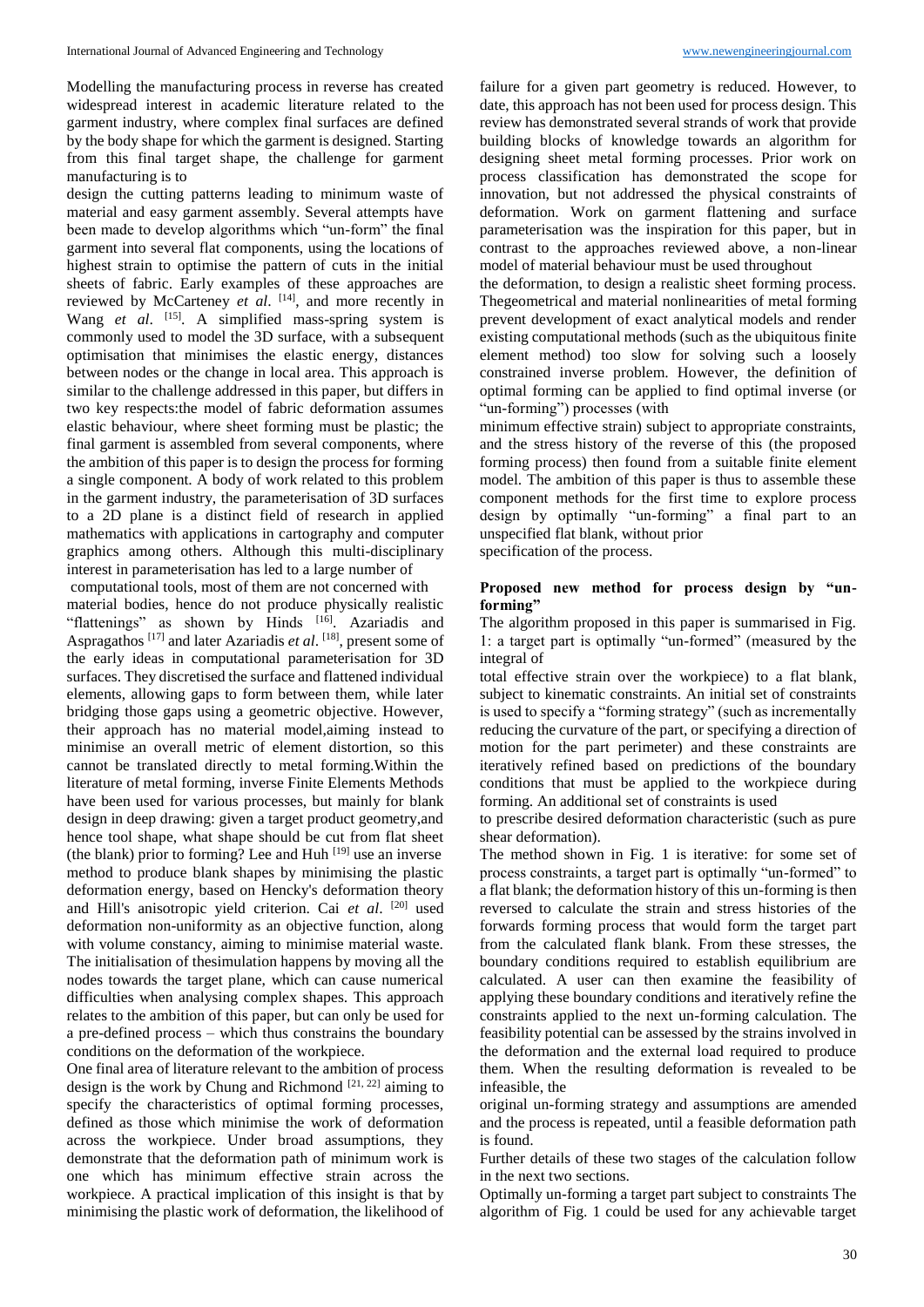sidered, shown in Fig. 2. This geometry was chosen, based on the part classification work of  $[23]$  since it contains both developable and non-developable regions, as well as flanging. Furthermore, a process that achieves this geometry locally can potentially achieve similar or increasingly complicated shapes by superposing appropriate toolpaths. The cup is 40 mm deep with a total width of 120 mm. The rim on each side is 10 mm wide. A triangular



**Fig 1:** Block diagram showing the basic steps in the suggested method. (Dashed lines indicate stages of the algorithm currently performed manually

mesh is created on this part – also shown in Fig.  $2 -$  to allow for discretization of the constraints and the objective function that follow. It is assumed that the process has sufficient symmetry that only one quarter of the square cup need be analysed in the simulation, in order to reduce computational time. The un-forming optimisation algorithm minimises the plastic work done, W, on the entire domain of the workpiece,  $Ω$ , at each step of un-forming. The nodal coordinates are represented by x. Chung and Richmond [21, 22] call this "ideal forming" since, under certain conditions, it distributes deformation across the workpiece so that deformation before failure is maximised. Thus, the objective function maximises the feasible deformation globally. Specifically, the objective function f is defined as:

arg min<sub>χ∈Ω</sub>f = 
$$
\sum_{i=1}^{m} dW_i
$$
  
\nsubject to  $A_i^{t_k} = A_i^{t_0}$ ,  $\forall i \in Ω$   
\n $\chi_p^{t_k} = C$ ,  $\forall \in ω$ ,  $\omega \in Ω$ 

and to symmetry conditions across the x and y-axis. Here, m is the number of elements in the mesh. The area of element i is A i while the superscripts indicate the time steps; for each element the area at any time step is constrained to remain equal to its initial area. For any sheet material discretised in two dimensions and under

the constant volume hypothesis for plastic deformation of

metals, this implies that there is no change in thickness or equivalently that the deformation is in pure shear. The variables in the optimisation are the Cartesian coordinates of all the nodes in the mesh, since they are the basis for calculating both the plastic work decrement and the updated areas of the elements. The additional kinematic constraints applied in each method are described separately in each relevant section below, and are similarly defined

in the code in terms of the nodal coordinates.

They are noted above in a generic form with the second constraint. The plastic work in each element, at each step, is given [24] as:

(4)  $dW = \sigma^{-} d \bar{\epsilon} dV$ 

where  $\sigma$ <sup>-</sup> is the flow stress, d  $\epsilon$  is the equivalent plastic strain decrement and dV is the element volume. The minimisation occurs after each displacement-controlled step mentioned in the constraints above.

The elements are treated as constant strain triangles and an equivalent plastic strain decrement for each element can be calculated at each step using the natural strain on each element edge.

where x j and x k are the node coordinates that define edge h of

each element. The three strains are combined in one vector. Effectively, the 2D element does not account for bending energy, but given the required large changes in Gaussian curvature for general un-forming, stretching energy is expected to dominate. From these strains their Cartesian counterparts for each element, i, are obtained: with



the "strain gauge rosette" transformation tensor. Here, c and s are sines and cosines of the element angles to a local Cartesian coordinate system in the plane of the element. The node coordinates are transformed to this local system.

The equivalent plastic strain decrement for the element is given by these Cartesian strains as:

In the examples, the material parameters,  $\sigma$  y and n, were defined for aluminium 1100-O as 172 MPa and 0.25 respectively, based on values taken from [25], and adapted to exclude the elastic region. The form of Eq. (9) maintains the same values for  $\sigma$  y and n as the referenced source. Effectively, only the plastic strains are taken into account since they are assumed to be much greater than the elastic strains. Currently the method employs an isotropic model, but with some additional work, the formulation can in-

clude anisotropic materials. Substituting Eqs. (8) and (9) in Eq. (4), and summing over all elements as per Eq. (1), the plastic work required at the current step can be calculated and thus it can be supplied to the optimizer. Both the optimisation process and the inclusion of constraints – in these examples the constant area constraint – are performed via the well-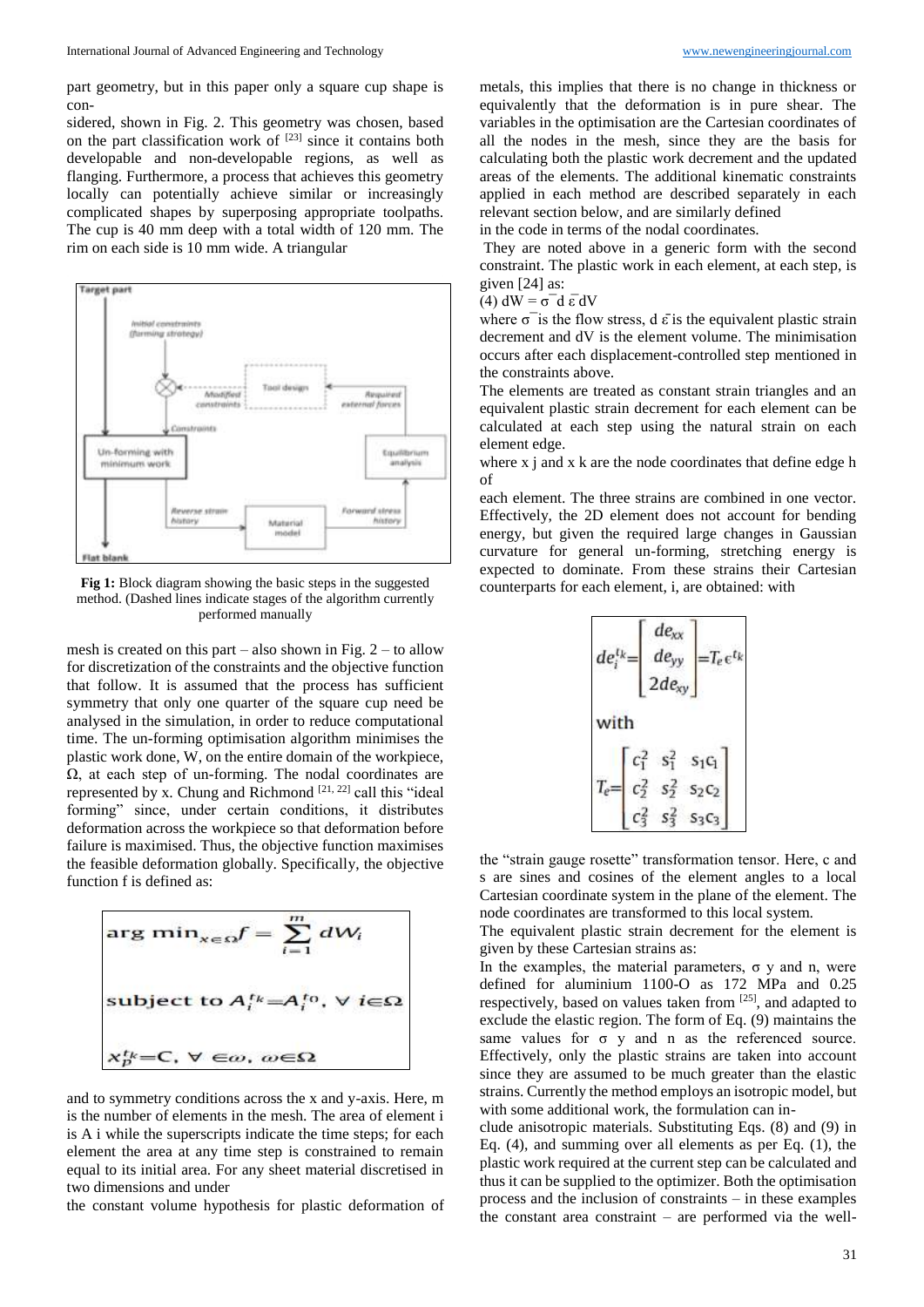known 'fmincon' function with the 'interior-point' algorithm in MATLAB <sup>[26, 28]</sup>. Specifically, the 'interior-point' algorithm runs until an objective function tolerance is achieved, or the variable tolerance is reached, etc. MATLAB documentation explains additional stopping criteria. Table 1 gives the options chosen for 'fmincon'.

The optimal decrement is subtracted from the total effective strain at each step. After each step the resulting nodal coordinates post-processing. The cumulative equivalent plastic saved to be used in the next optimisation step. The each step, and for each triangle is also calculated equivalent plastic strain estimate.

are saved for strain is also flow stress at based on the Estimating the initial plastic strains Since the part is unformed, the accumulated plastic strain at the start of the calculation above, must be initialised at some va- lue, such that after it has decreased during un-forming, the final

flat workpiece has no plastic strain. To initiate the calculation this trial value of accumulated plastic strain must be estimated. Hence, the assumption is made that for any forming operation in this context, the flat blank has no initial plastic strains. But for the starting formed part in the unforming method, the plastic strains

need to be estimated. This estimate is obtained with the following iterative method: The simulation is initialised with a value of

 $\overline{\epsilon} = \overline{\epsilon}(01) = 0.5$  throughout the workpiece. The un-forming strategy is followed to completion and the final equivalent plastic strains on the flat workpiece are recorded. The final ε f improves the initial guess by using:

with r being the current step in the iteration. The process is repeated using the updated initial plastic strain. After a limited set of

steps, a mean final strain is obtained that is sufficiently close to zero, allowing for the initial strain field to be verified. To facilitate this, the material law is slightly adapted to ensure only positive values of  $εE<sup>-</sup>$  are used:

This modification prevents unphysical negative equivalent strains from affecting the result and encourages convergence of the iteration.

Iteratively refining the process constraints Once the optimisation algorithm has completed, to create a flat workpiece, a complete history of displacement in un-forming has been established, so this can now be reversed and considered to be the history of forming the part from the blank. For each displacement-controlled forward step, an incremental strain field can be calculated by comparing nodal coordinates for successive time steps, as defined in Eq. (10). A stress field can then be produced through the flow rule de ij =  $\lambda \sigma$  ij', where  $\sigma'$  ij represents the deviatoric stresses and  $\lambda$ is the plastic parameter given from the flow stress curve as:



**Fig 2:** Progress of the increasing GC local flattening method. The

black dot and the grey dots represent the node currently being flattened along with its neighbours

#### **Results**

Each simulation produces the geometry of the mesh at each step, which can be reversed and animated to illustrate the deformation path of the candidate new process.

As previous work has focused on the blank shape that can be inferred from flattening, a corresponding shape is found at the end of each simulation here.

Once the geometry of the mesh at each step has been obtained, strain and stress fields are produced following the method of Section 3. The strain field is visualised by plotting vectors representing the principal strains on each element.

The results for the forming strategies discussed above are shown in this section, but first the validation of the method through the test case example is given.



**Fig 3:** The deformation path for the radial boundary puli strategy. Frames 2, 58, 98 and 130 are shown.

# **Results for un-forming via highest negative GC**

The deformation trend is presented in Fig. 7, where few frames from the output (specifically frames 2, 102, 202 and 302 out of 302) are shown. The node currently being flattened in each frame is marked with a black dot, along with its neighbours in grey. This method succeeds in gradually reducing the magnitude of Gaussian Curvature across the workpiece but fails to find a continuous deformation path to the global flattened state: the end point of this

strategy is the smooth 'bowl' shape in Fig. 7(d).

The algorithm using this forming strategy was computationally expensive, since to maintain the co-planarity constraint, a number of matrix operations must be performed at each iteration of the optimisation. Perhaps for the same reason, 'fmincon' frequently reaches an infeasible solution. This result also prevented the iterative process to estimate the initial equivalent plastic strain field.

# **Results for un-forming via radial boundary pull**

This strategy provides deformation data that are more applicable to a process design. "Pulling" the periphery of the cup along a linear trajectory forces the rest of the workpiece to deform in smooth and controlled manner. The resulting stages of deformation are shown in Fig. 8. The algorithm does not run to completion since the required pull at the periphery needed to produce the flat shape is less than the length of the trajectory described in the method. Instead, by step 65 out of 100, which corresponds to frame 130, all nodes are within 3mm of each other in the z-direction. This plane is not the xy plane, but instead a parallel plane above it; during the deformation, the centre of the workpiece slowly rises. The method notably produces the most complete unforming and the most intuitive intermediate geometries.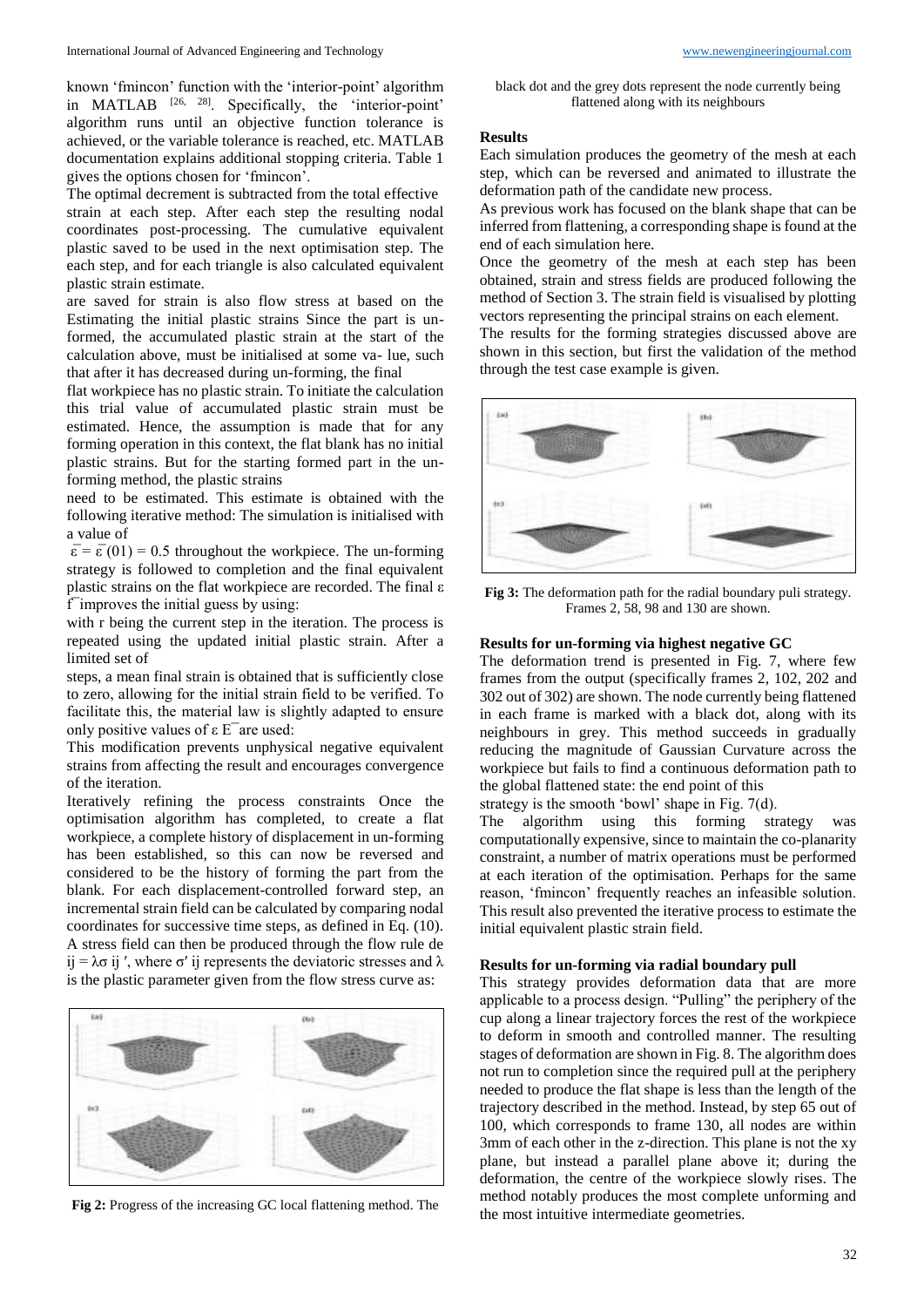The effective plastic strain for each element is calculated from Eqn (10) and shown in Fig. 9 (left). The results are shown halfway through the flattening process – i.e. at frame 66. In this example,the greatest deformation occurs where the brim of the cup meets the corners. The the regions in the deeper part of the cup remain mostly unaffected during this stage of the deformation.

For some elements, the effective strains are potentially exceeding the ultimate strain for the material defined here. This would indicate that given the chosen constraints the process is not applicable to the specific part. A more complicated kinematic strategy could dissolve the concentration of strains in particular locations.

Similarly, the deviatoric stresses are calculated using Eq. (14) and also plotted in Fig. 9 (right). Again, this is useful in observing the relative stress state of elements or groups of elements and examining its feasibility.

### **Conclusion**

This paper has made a first demonstration of the transfer of a technique from the garment industry to sheet metal forming. The approach allows un-forming to a flat blank, while minimising work and maintaining sheet thickness, and allows for any forming strategy, three of which have been demonstrated. The method produces strain fields which can be used to assess the feasibility of forming a part subject to specified process constraints and for given material parameters.

A wide range of forming strategies could be explored in future, including prescribed thickness variation for the workpiece. Similarly, un-forming can be instigated at different locations, as demonstrated in the Gaussian Curvature strategy, but could also focus on other metrics, for example increasing Mean Curvature.In addition to the direct calculations on the elements above, it is also possible to use the deformation path of the mesh to produce the exact forces required on each node.

This can be demonstrated through use of a standard FEM package, by setting up a displacement-controlled simulation that corresponds to the results of the method of Section 3.1 with the displacements are provided in the forwards direction – from flat geometry to the final target part.

For example, in Fig. 11, the halfway frame in the simulation is shown, with a profile view of the workpiece and the necessary nodal forces. The largest forces are needed in shaping the flange at this time step while the bottom and walls of the cup only require relatively small tool forces.



**Fig 4:** A relative plot in profile view of nodal forces required halfway through the process to produce the desired deformation.

This work has presented a design strategy that can be

employed for a variety of process constraints, and potentially to a wide array of challenging target parts. A general optimisation solver has been used in this work, but the method could be improved in future work with faster algorithms – see for example Raithatha [32]. The high variability in the direction of nodal forces in Fig. 11 is a consequence of the pure shear constraint imposed throughout this deformation. Future work will aim to reconcile the predicted forces to available tooling options, through iterative refinement of the process constraints to be more representative of the tractions that could be applied by real tools, as indicated in Fig. 1. This could include use of template forms of nodal force that could exist under a tool, and a clustering algorithm to classify regions of similar required forces.

### **References**

- 1. Milford RL, Allwood JM, Cullen JM. Assessing the potential of yield improvements, through process scrap reduction, for energy and CO 2 abatement in the steel and aluminium sectors. Resour Conserv Recycl. 2011; 55(12):1185-95.
- 2. Polyblank JA, Allwood JM. Parametric toolpath design in metal spinning. CIRP Ann Manuf Technol. 2015; 64(1):301-4.
- 3. Allwood JM, King GPF, Duflou JR. A structured search for applications of th incremental sheet-forming process by product segmentation. Proc Inst Mech Eng Part B: J Eng Manuf. 2005; 219(2):239-44.
- 4. Jeswiet J, Geiger M, Engel U, Kleiner M, Schikorra M, Duflou J, *et al*. Metal forming progress since 2000. CIRP J Manuf Sci Technol. 2008; 1(1):2-17.
- 5. Allwood JM, Utsunomiya H. A survey of flexible forming processes in Japan. Int J Mach Tools Manuf. 2006; 46(15):1939-60.
- 6. Groche P, Fritsche D, Tekkaya E a, Allwood JM, Hirt G, Neugebauer R, *et al*. Incremental bulk metal forming. CIRP Ann Manuf Technol. 2007; 56(2):635-56.
- 7. DIN8580, Manufacturing Processes Term and Definitions. Deutches Institut Fur Normung E.V, 2003.
- 8. Allwood JM. A structured search for novel manufacturing processes leading to a periodic table of ring rolling machines. J Mech Des Trans ASME. 2007; 129(5):502-11.
- 9. Zwicky F. Discovery, invention, research through the morphological approach. New York: McMillan, 1969.
- 10. Allwood, JM. A structured search for new metal forming pro cesses. In: Proceedings of the international conference on technology of plasticity; vol. 2008, 2008, p. 1-6.
- 11. Liu SC, Gonzalez M, Chen JG. Development of an automatic part feature extraction and classification system taking CAD data as input. Comput Ind. 1996; 29(3):137-50.
- 12. Abouel Nasr ES, Kamrani AK. A new methodology for extracting manufacturing features from CAD system. Comput Ind Eng. 2006; 51(3):389-415.
- 13. Li YG, Ding YF, Mou WP, Guo H. Feature recognition technology for aircraft structural parts based on a holistic attribute adjacency graph. Proc Inst Mech Eng Part B: J Eng Manuf. 2010; 224(2):271-8.
- 14. McCartney J, Hinds BK, Seow BL. The flattening of triangulated surfaces incorporating darts and gussets. Comput Des. 1999; 31(4):249-60.